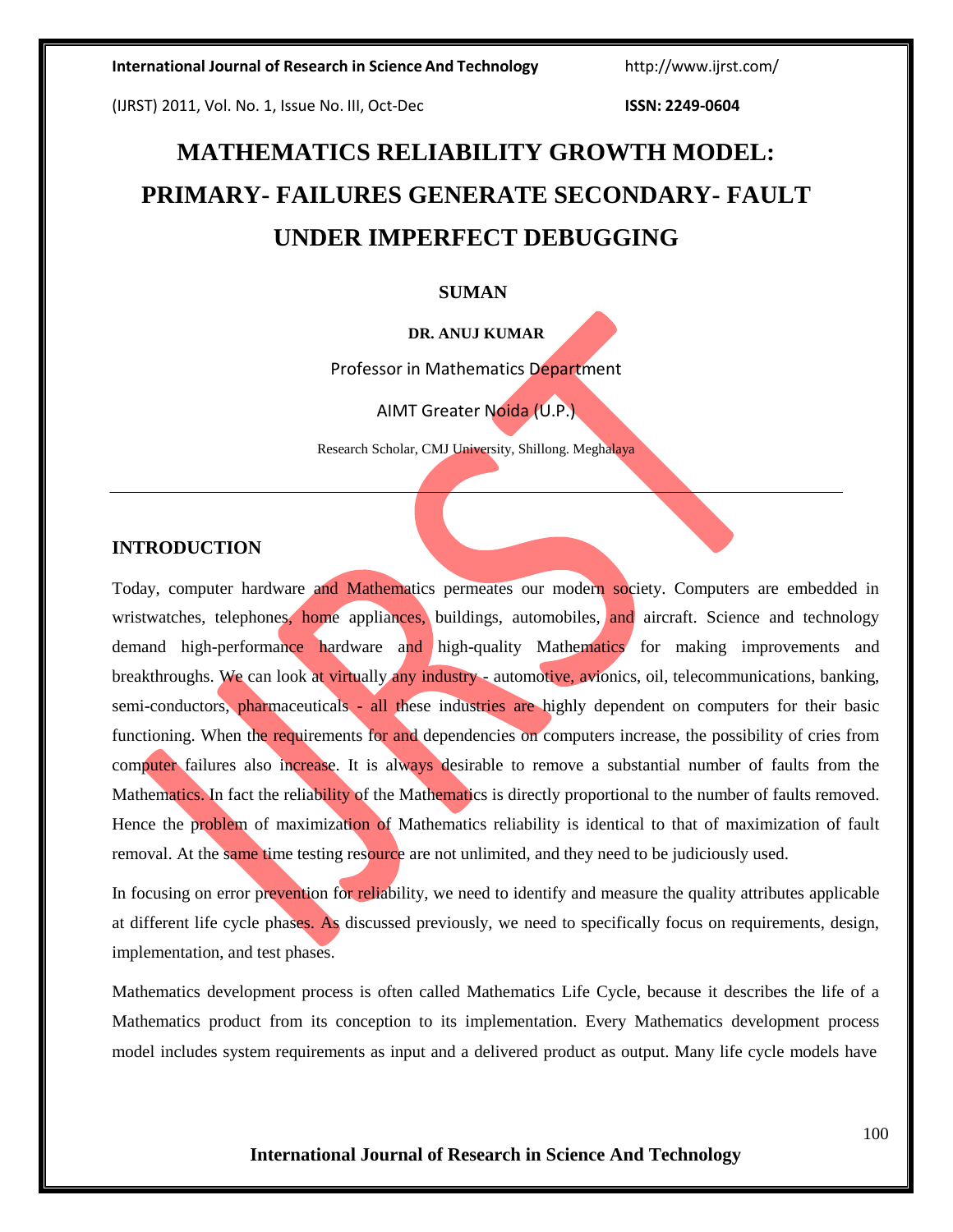(IJRST) 2011, Vol. No. 1, Issue No. III, Oct-Dec **ISSN: 2249-0604**

been proposed, based on the tasks involved in developing and maintaining Mathematics, but they all consist of the following stages and faults can be introduced during any of these stages.

# **Material and method**

This section presents a Mathematics reliability growth model which incorporates the possibility of introducing new fault into a Mathematics system due to the imperfect debugging of the original faults in the system. The original faults manifest themselves as primary failures and are assumed to be distributed as a non homogeneous poison process (NHPP). Imperfect debugging of each primary failure induces a secondary failure which is assumed to occur in a delayed sense from the occurrence time of the primary failure. The mean total number of failures, comprising the primary and secondary failures, is obtained. We also discuss a cost model and consider some optimal release policies based on the model.

#### **Notations**

| $\boldsymbol{a}$                                                                                                      | : mean number of faults initial found in the Mathematics $(a > 0)$ .                                                      |     |  |  |
|-----------------------------------------------------------------------------------------------------------------------|---------------------------------------------------------------------------------------------------------------------------|-----|--|--|
| $\boldsymbol{b}$                                                                                                      | : failure rate per fault $(b > 0)$ .                                                                                      |     |  |  |
| $p_{0},q_{0}$                                                                                                         | : Pr{successfully removing a [primary, secondary] fault}.                                                                 |     |  |  |
| N(t)                                                                                                                  | : point process for the total number of failures in $[0, t)$ .                                                            |     |  |  |
| m(t)                                                                                                                  | $\cdot$ $E[N(t)]$ mean number of failures in [0,t).                                                                       |     |  |  |
| $N^p(t)$ , $N^s(t)$ : Point process: total number of [primary, secondary] failures in [0, t).                         |                                                                                                                           |     |  |  |
| $m^p(t)$                                                                                                              | : $E[N^p(t)]$ mean number of primary failures in [0,t].                                                                   |     |  |  |
| $m^s(t)$                                                                                                              | $\div E[Ns(t)]$ mean number of secondary failures in [0, t).                                                              |     |  |  |
|                                                                                                                       | $N_1^p(t)$ , $N_2^p(t)$ :point process: total number of primary failures [unsuccessfully, successfully] removed in [0, t) |     |  |  |
| $m_1^p(t)$                                                                                                            | : $E[N_1^p(t)]$ mean number of primary failures unsuccessfully removed in [0, t)                                          |     |  |  |
| $m_2^p(t)$                                                                                                            | : $E[N_2^p(t)]$ mean number of primary failures successfully removed in [0, t).                                           |     |  |  |
| $N_1^s(t)$ , $N_2^s(t)$ : point process: total number of secondary failures [unsuccessfully, successfully] removed in |                                                                                                                           |     |  |  |
|                                                                                                                       | $[0, t)$ .                                                                                                                |     |  |  |
|                                                                                                                       | <b>International Journal of Research in Science And Technology</b>                                                        | 101 |  |  |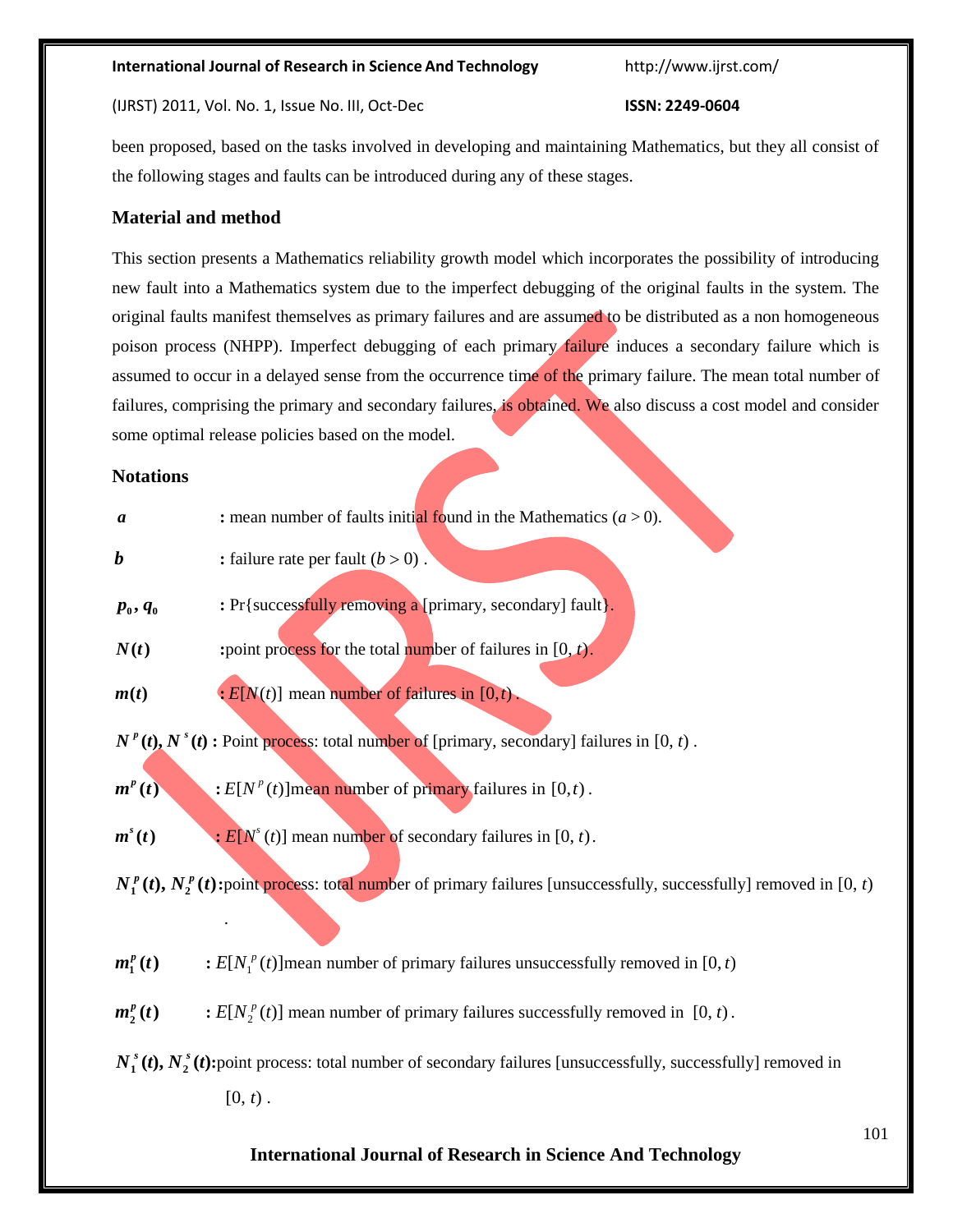| <b>International Journal of Research in Science And Technology</b> |                                                                                                    | http://www.ijrst.com/ |  |  |
|--------------------------------------------------------------------|----------------------------------------------------------------------------------------------------|-----------------------|--|--|
| (IJRST) 2011, Vol. No. 1, Issue No. III, Oct-Dec                   |                                                                                                    | ISSN: 2249-0604       |  |  |
| $m_1^s(t)$                                                         | $\div E[N_1^s(t)]$ mean number of secondary failures unsuccessfully removed in [0, <i>t</i> ).     |                       |  |  |
| $m_2^s(t)$                                                         | $\div E[N_2^s(t)]$ mean number of secondary failures successfully removed in [0, <i>t</i> )        |                       |  |  |
| $N^{r}(t)$                                                         | : point process: total number of failures removed in $[0, t)$ .                                    |                       |  |  |
| $m^{r}(t)$                                                         | : $E[N^{r}(t)]$ mean number of failures removed in [0,t).                                          |                       |  |  |
| $L\{f\}$                                                           | : $\int e^{-st} \cdot f(t) dt$ , $s > 0$ Laplace transform of $f(t)$ .                             |                       |  |  |
| g(t)                                                               | : pdf of time delay from 'introduction of a secondary fault by an imperfectly debugged primary     |                       |  |  |
|                                                                    | failure' to 'occurrence of the failure caused by this fault'.                                      |                       |  |  |
| φ                                                                  | : $d\phi/dt$ , where $\phi$ is any function of t.                                                  |                       |  |  |
| $C_1$                                                              | : cost-rate of testing.                                                                            |                       |  |  |
| $C_2, C'_2$                                                        | : cost of a perfect debugging of a primary failure during the [testing,                            |                       |  |  |
|                                                                    | operational] period; $C_2' > C_2$ .                                                                |                       |  |  |
| $C_3, C'_3$                                                        | : cost of an imperfect debugging of a primary failure during the [testing, operational] period;    |                       |  |  |
|                                                                    | $C_3' > C_3$                                                                                       |                       |  |  |
| $C_4,C_5$                                                          | : cost of a [perfect, imperfect] debugging of a secondary failure during the testing & operational |                       |  |  |
|                                                                    | period.                                                                                            |                       |  |  |
| $\boldsymbol{T}$                                                   | : Mathematics-release time.                                                                        |                       |  |  |
| $T^{\bullet}$                                                      | : optimal Mathematics-release time.                                                                |                       |  |  |
| $t_{c}$                                                            | : Mathematics life-cycle length.                                                                   |                       |  |  |

# **Cost Model and Optimal Release Policies**

After a Mathematics system is developed and tested, it is released to operational phase (sold to users) at time *T*. This section determines the optimal release time  $T^*$  by minimizing the total mean cost, subject to a specified reliability requirement. Mathematically,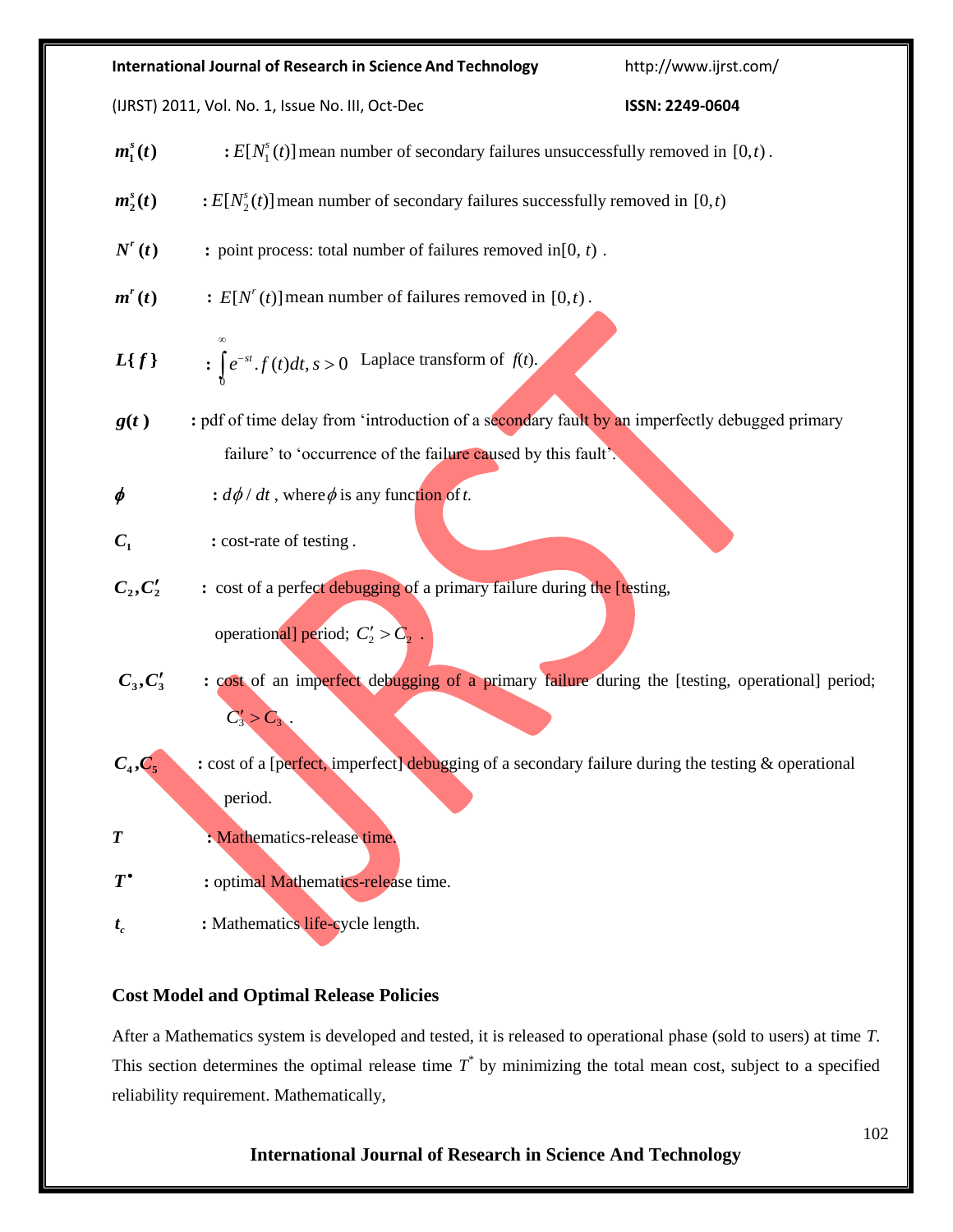#### **International Journal of Research in Science And Technology** <http://www.ijrst.com/>

(IJRST) 2011, Vol. No. 1, Issue No. III, Oct-Dec **ISSN: 2249-0604**

(3.58)

Minimize:  $C(T) = [\text{cost of testing}] + [\text{maintename cost after testing}],$ 

$$
= C \cdot T + C \cdot m^{p} (T) + C \cdot m^{p} (T) + C \cdot m^{s} (T) + C \cdot m^{s} (T) + C' [m^{p} (t) - m^{p} (T)] + C' \cdot [m^{p} (t) - m^{p} (T)] + C [m^{s} (t) - m^{s} (T)] + C [m^{s} (t) - m^{s} (T)] + C \cdot m^{s} (t) - m^{s} (T)]
$$
  
= C \cdot T - A.m^{p} (T) + (C' p<sub>2</sub> + C' (1-p<sub>0</sub>)).m^{p} (t) + (C<sub>4</sub> + C<sub>5</sub> (1-q<sub>0</sub>)).m^{s} (t).

Subject to:

$$
R(x|T) = e^{-[m(T+x)-m(T)]} \ge R_0,
$$
\n(3.59)

**Notations**

A 
$$
(C'_2 - C_2) \cdot p_0 + (C'_3 - C_3) \cdot (1 - p_0) > 0
$$

$$
R(x|T) \qquad \text{Pr}\{\text{no failures in the interval } [0, T+x)\}.
$$

$$
R_0
$$
 **Specificed reliability requirement,**  $0 < R_0 < 1$ 

 $x$  Operational time,  $x > 0$ .

We are concerned here only with finding optimal release times for the following two most frequently occurring situations:

**S1.** *m*  $m<sup>p</sup>(t)$  is concave & increasing for all  $t > 0$ , eg, [Goel-Okumoto,1979];

**S2.** *m*  $m^{p}(t)$  is S-shaped, eg, [Yamada et al.1983-1984].

To solve this problem, we first find the optimal *T* which minimizes *C*(*T*) globally, viz, without considering (3.59). We then find the *T* which satisfies the reliability requirement. Finally, we combine these two results to obtain the optimal release policies.

## **Unconstrained Solution**

Eq (3.42) implies 
$$
m^p(0+)
$$
 and  $(\dot{m}^p(0+))' = a \cdot b$ . From (3.58),  

$$
\dot{C}(T) = C_1 - A\dot{m}_p(T),
$$
(3.60)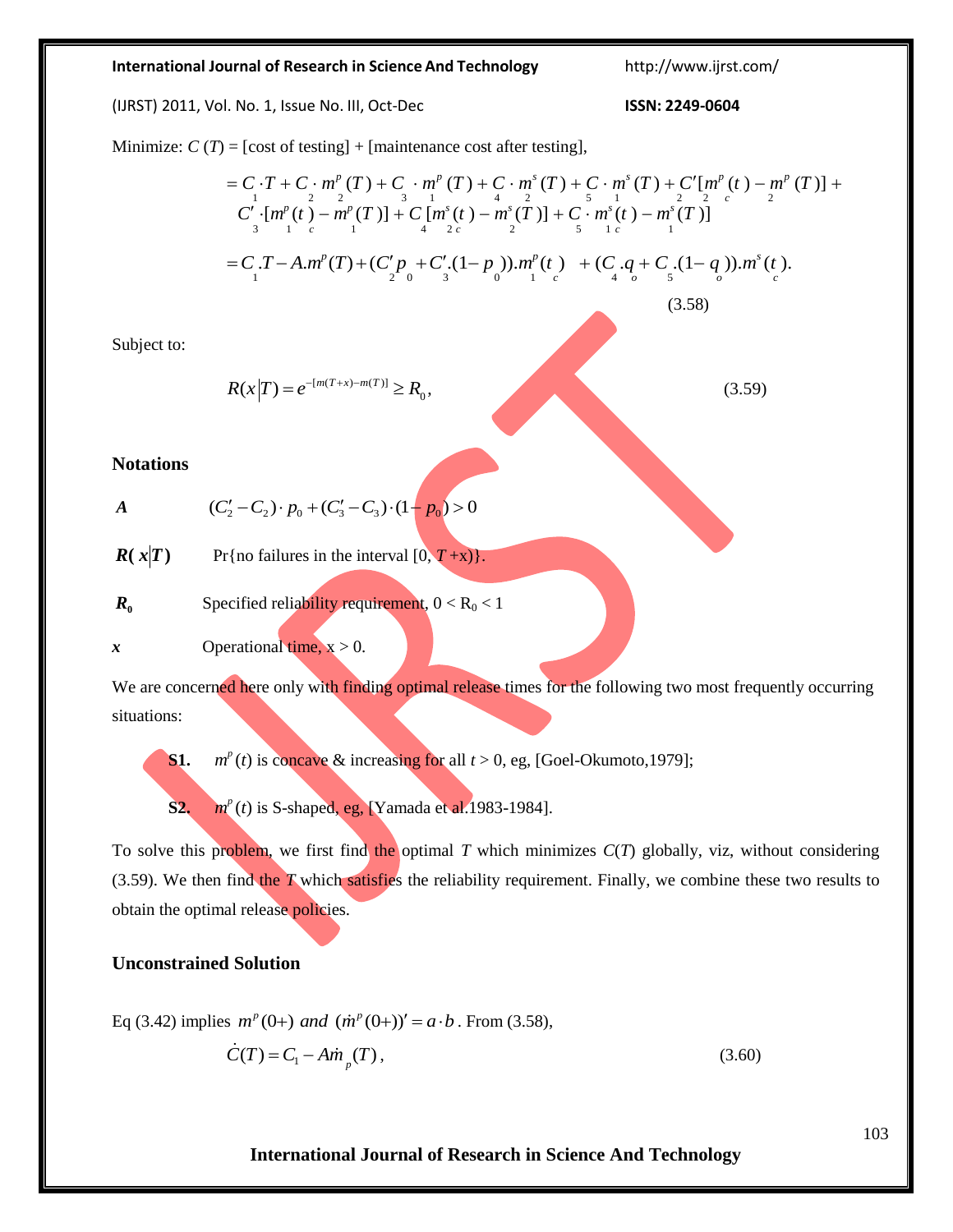**International Journal of Research in Science And Technology** <http://www.ijrst.com/>

(IJRST) 2011, Vol. No. 1, Issue No. III, Oct-Dec **ISSN: 2249-0604**

$$
\ddot{C}(T) = -A\ddot{m}^p(T) \tag{3.61}
$$

Let  $T_1$  be the optimal release time. We discuss the optimal release policies in S1 and S2 under the conditions: a)  $C_1 \geq$  a.b.A, and b) *Otherwise*.

**S1a.**  $C_1 \ge a,b.A$ : From (3.61) and A $> 0$ , the *C*(*T*) is convex for all *T* $> 0$ . The condition implies  $\dot{C}(0) \ge 0$ ; thus  $C(T)$  is an increasing function of *T*. Therefore,  $T_1 = 0$ ; thus the Mathematics should be released immediately after it has been developed.

**S1b.** Otherwise:  $\dot{C}(0) < 0$ ; thus  $C(T)$  has a unique turning point at  $T_a > 0$ , ie,  $\dot{C}(T_a) = 0$ ; thus  $T_1 = T_a$ .

**S2a.**  $C_1 \ge a \cdot bA$ : Given that  $m^p(t)$  is S-shaped, there exists a unique point of inflection  $T_b$  where,

 $\ddot{m}^p(t) > 0$  *for all t* <  $T_b$ .

 $\ddot{m}^p(t) < 0$  *for all t* >  $T_b$ ,

Therefore (3.61) implies  $\ddot{C}(T) < 0$  for all  $T < T_b$  and  $\ddot{C}(T) > 0$  for all  $T > T_b$ . If  $\ddot{C}(T_b) \ge 0$ , then  $C(T)$  is increasing for all  $T \ge 0$ ; thus  $T_1 = 0$ . Otherwise  $C(T)$  has a unique local minimum at  $T_a > T_b$ . If  $C(T_a) < C(0)$ , then  $T_1 = T_a$  Otherwise  $T_1 = 0$ .

**S2b.** Otherwise: Necessarily *C* ( $T_b$ ) < 0, and *C*(*T*) has a unique local minimum at  $T_a$ >  $T_b$ = where *C*( $T_a$ ) < *C*(0). Therefore  $T_1 = T_a$ 

## **Reliability Constraint**

Differentiating (3.36) and using assumption 5, we obtain:

$$
\ddot{m}^p(t) = b(1 - 2p_0)\dot{m}^p(t) - b.q_j\dot{m}^s(t) < 0.
$$

Thus,

$$
\dot{R} = -R(x|T) \cdot (m(T+x) - m(T)) > 0 \text{ for } T > 0.
$$

Thus  $R(x|T)$  is an increasing function of T. Hence for a specific operational time  $x>0$  and reliability requirement  $R_0$ ,

**1.** If  $R(x|T) < R_0$ , then a unique & finite  $T=T_r$ , exists with  $R(x|T) = R_0$  and (3.59) is satisfied for all  $T>T_r$ .

**2.** Otherwise: (3.59) is satisfied for all  $T \ge 0$ .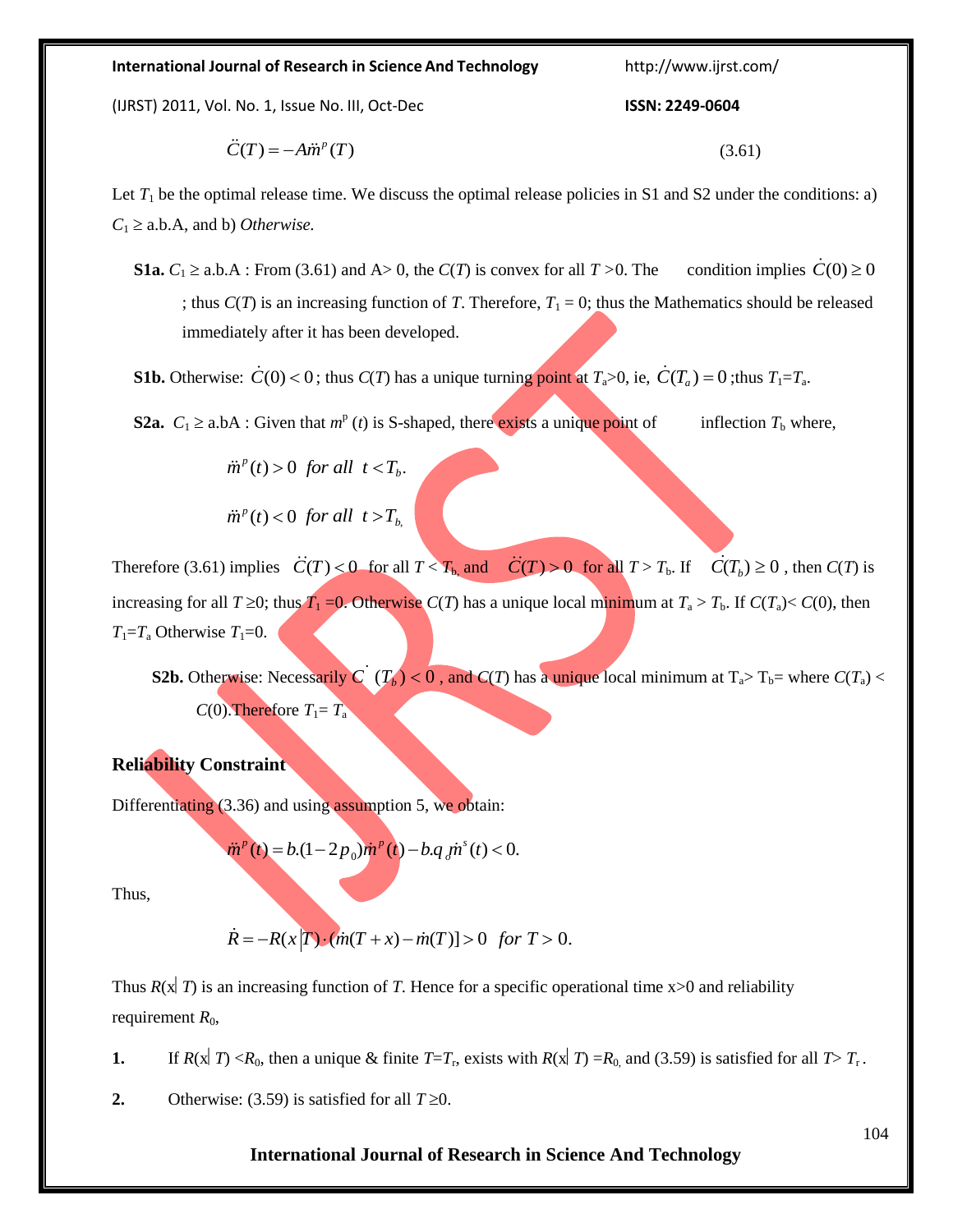(IJRST) 2011, Vol. No. 1, Issue No. III, Oct-Dec **ISSN: 2249-0604**

# **Conclusion**

We have discussed two models based on NHPP with imperfect debugging and discussed optimal release policies based on cost-reliability criterion. Cost also includes the cost incurred on those failures which could not be fixed during the development and operational phases. Next we have discussed a model which allows for imperfect debugging and three different error types. This is done within the framework of NHPP. The three error types are categorized by the difficulty of removal and detection. Minor errors (Type 3) are easily detected and removed; major errors (Type 2) are more difficult to detect and remove; critical errors (Type 1) are very difficult to detect and remove. We also presented an SRGM which incorporates the possibility of introducing new faults (i.e. secondary faults) into a Mathematics system due to the imperfect debugging of the original faults (i.e. primary faults) in the system. These new faults are assumed to occur in a delayed sense. Further we discussed the cost model with multiple failures, imperfect debugging as well as random life cycle in which cost also includes the penalty cost.

The probability of perfect debugging can usually be increased with additional cost and, hence, it has a strong influence on total Mathematics development cost. A concept of testing level is introduced here. To achieve the lowest Mathematics cost, the management can use the proposed cost model to formulate the optimal testing level and release time problem by considering the effect of imperfect debugging. Our problem formulation and the proposed solution is useful in practice as the imperfect debugging probability can be managed by using test engineers with proper experience, by selecting testing strategy or even by including a suitable number of review staff.

#### **References**

- 1. <sup>A *[a](http://en.wikipedia.org/wiki/Donkey_Kong_Jr._Math#cite_ref-famitsu11aug95_0-0) b*</sup> *[N](http://en.wikipedia.org/wiki/Donkey_Kong_Jr._Math#cite_ref-famitsu11aug95_0-0)EWSCLUB Premium Goods*. [Famicom Tsūshin.](http://en.wikipedia.org/wiki/Famicom_Ts%C5%ABshin) No.347. Pg.179. 11 August 1995.
- 2. **[^](http://en.wikipedia.org/wiki/Donkey_Kong_Jr._Math#cite_ref-1)** "Donkey Kong Jr. Math Release [Information](http://www.gamefaqs.com/nes/587235-donkey-kong-jr-math/data) for NES". [GameFAQs.](http://en.wikipedia.org/wiki/GameFAQs) http://www.gamefaqs.com/nes/587235-donkey-kong-jr-math/data. Retrieved 2010-10-15.
- 3[.](http://wii.ign.com/articles/818/818013p1.html)  $\wedge^{\alpha}$  $\wedge^{\alpha}$  $\wedge^{\alpha}$  *b* [L](http://en.wikipedia.org/wiki/Donkey_Kong_Jr._Math#cite_ref-ign_2-0)ucas M. Thomas (2007-09-06). ["Donkey Kong Jr. Math Review -](http://wii.ign.com/articles/818/818013p1.html) Wii Review at IGN". IGN. [http://wii.ign.com/articles/818/818013p1.html. R](http://wii.ign.com/articles/818/818013p1.html)etrieved 2010-10-15.
- 4. **[^](http://en.wikipedia.org/wiki/Donkey_Kong_Jr._Math#cite_ref-3)** ["Donkey Kong Jr. Math \(GameCube Download\) -](http://en.wikipedia.org/wiki/Donkey_Kong_Jr._Math#cite_ref-3) Game Boy Advance GameSpy". [G](http://en.wikipedia.org/wiki/GameSpy)ameSpy[.](http://en.wikipedia.org/wiki/GameSpy) http://gba.gamespy.com/gameboy-advance/donkey-kong-jr-math-n-port/.Retrieved 2010-10-15.
- 5. **[^](http://en.wikipedia.org/wiki/Donkey_Kong_Jr._Math#cite_ref-4)** "Donkey Kong Jr. Math Release [Information](http://www.gamefaqs.com/wii/938470-donkey-kong-jr-math/data) for Wii". [GameFAQs.](http://en.wikipedia.org/wiki/GameFAQs) http://www.gamefaqs.com/wii/938470-donkey-kong-jr-math/data. Retrieved 2010-10-15.
- 6. $\wedge$  <sup>*a*</sup> *[b](http://en.wikipedia.org/wiki/Donkey_Kong_Jr._Math#cite_ref-ag_5-1)* Alan, Brett (2010-10-03). ["Donkey Kong Jr. Math](http://www.allgame.com/game.php?id=22152) Overview". [Allgame.](http://en.wikipedia.org/wiki/Allgame) http://www.allgame.com/game.php?id=22152. Retrieved 2010-10-15.